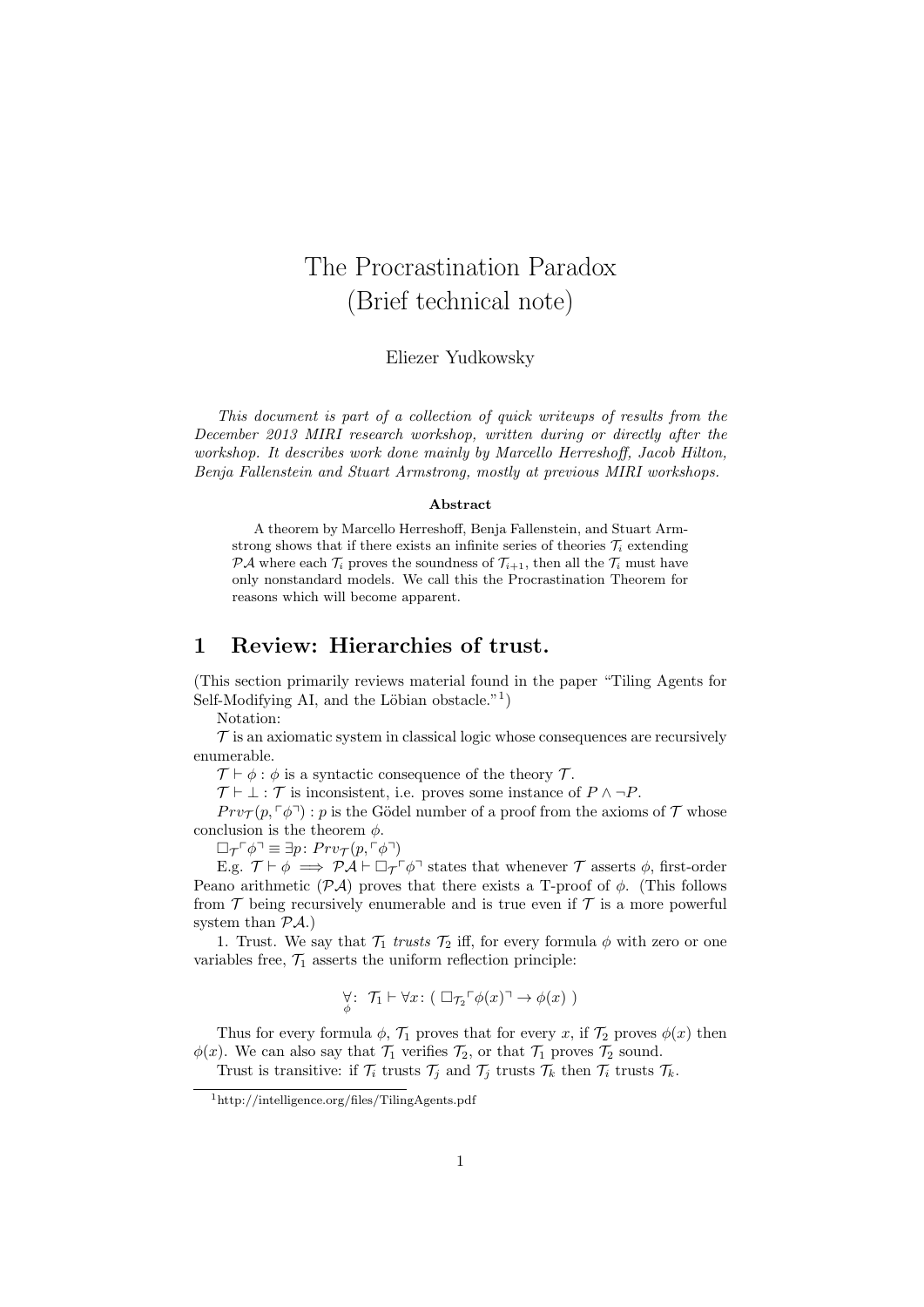Löb's Theorem states that in r.e. systems  $\mathcal T$  which are at least as powerful as PA:

$$
\mathcal{T}\vdash \Box_{\mathcal{T}}\ulcorner\phi\urcorner\rightarrow\phi\implies \mathcal{T}\vdash\phi
$$

Löb's Theorem implies that no consistent  $\mathcal T$  can trust itself, since then  $\mathcal T$ would prove  $\mathcal{T} \vdash \Box_{\mathcal{T}} \bot \bot \rightarrow \bot$ , which by Löb's Theorem would imply  $\mathcal{T} \vdash \bot$ .

2. Finite waterfalls. For any ordinal  $\alpha$ , including limit ordinals  $\gamma$  of a sequence  $\beta_i < \gamma$ , we can define a hierarchy of theories which trust all lower theories and base- $\mathcal{T}$ :

$$
\mathcal{T}+0 \equiv \mathcal{T}
$$
  
\n
$$
\mathcal{T}+(\alpha+1) \equiv \mathcal{T} \cup \underset{\phi}{\forall} : \forall x : (\Box_{\mathcal{T}+\alpha} \ulcorner \phi(x) \urcorner \rightarrow \phi(x))
$$
  
\n
$$
\mathcal{T}+\gamma \equiv \mathcal{T} \cup \underset{\phi}{\forall} : \forall i : \forall x : (\Box_{\mathcal{T}+\beta_i} \ulcorner \phi(x) \urcorner \rightarrow \phi(x))
$$

3. Naive infinite waterfall. Let  $\mathcal T$  be an r.e. theory at least as powerful as first-order Peano arithmetic. Gödel's diagonalization lemma states that for any formula  $\Gamma$  free in one variable, there exists a fixpoint formula  $\phi$  such that

$$
\mathcal{T} \vdash \phi \leftrightarrow \Gamma(\ulcorner \phi \urcorner)
$$

E.g. diagonalizing  $\Gamma(x) \equiv \neg \Box_{\mathcal{P} \mathcal{A}} \Gamma(x)$  yields the Godel statement G with  $\mathcal{P} \mathcal{A} \vdash$  $G \leftrightarrow \neg \Box_{\mathcal{P} A} \ulcorner G \urcorner$ .

By a similar fixed-point construction we might attempt to build an infinite series of theories  $\tilde{\mathcal{T}}-n$  with each  $\tilde{\mathcal{T}}-n$  trusting  $\tilde{\mathcal{T}}-n+1$ :

$$
\widetilde{\mathcal{T}}-n \equiv \mathcal{T} \cup \underset{\phi}{\forall} : \ \forall x : (\Box_{\widetilde{\mathcal{T}}-n+1} \ulcorner \phi(x) \urcorner \rightarrow \phi(x))
$$

Theorem. Every  $\tilde{\mathcal{T}}_{-n}$  is inconsistent.

Proof. For every n, if  $\mathcal{P} \mathcal{A}$  proves that  $\tilde{\mathcal{T}}-n+1$  is inconsistent we have:

$$
\mathcal{P}\mathcal{A}\vdash \Box_{\tilde{\mathcal{T}}-n+1}\ulcorner\bot\urcorner\implies \tilde{\mathcal{T}}\ulcorner n\vdash \Box_{\tilde{\mathcal{T}}-n+1}\ulcorner\bot\urcorner\implies \tilde{\mathcal{T}}\ulcorner n\vdash\bot
$$

Löb's Theorem allows us to assume that a theorem is provable in order to prove it. Reasoning in  $\mathcal{P}A$ , suppose it were provable that all  $\tilde{\mathcal{T}}-n$  are inconsistent. Then all  $\tilde{\mathcal{T}}-n$  would be inconsistent. Therefore all  $\tilde{\mathcal{T}}-n$  are inconsistent.<sup>2</sup>  $\Box$ 

4. Sophisticated waterfall. (Herreshoff, previous research.) Let  $\mathcal T$  be a theory significantly weaker than Zermelo-Fraenkel set theory (e.g.  $\mathcal{T} \equiv \mathcal{P} \mathcal{A}$ ), and

<sup>&</sup>lt;sup>2</sup>When reasoning within a system S subject to Löb's Theorem, we can freely assume  $\Box_S \ulcorner \phi \urcorner$ whenever attempting to prove  $\phi$ . To expand the proof:

<sup>(</sup>Assume)  $\mathcal{P}A \cup \chi \vdash \Box_{\mathcal{P}A} \forall m : \Box_{\tilde{\mathcal{T}}=m} \Box \Box$  $\mathcal{P} A \cup \chi \vdash \Box_{\mathcal{P} A} \ulcorner \forall m \colon \Box_{\tilde{\mathcal{T}} - m + 1} \ulcorner \bot \urcorner \bot$  $\mathcal{P} \mathcal{A} \cup \chi \vdash \forall n \colon \Box_{\tilde{\mathcal{T}} - n} \ulcorner \forall m \colon \Box_{\tilde{\mathcal{T}} - m + 1} \ulcorner \bot \urcorner \urcorner$  $\mathcal{P} \mathcal{A} \cup \chi \vdash \forall n \colon \Box_{\tilde{\mathcal{T}} - n} \ulcorner \Box_{\tilde{\mathcal{T}} - n + 1} \ulcorner \bot \urcorner \urcorner$  $\mathcal{P} \mathcal{A} \cup \chi \vdash \forall n: \Box_{\tilde{\mathcal{T}}-n} \ulcorner \bot \urcorner$  $\text{(Deduction Theorem)\ }\mathcal{PA}\vdash \Box_{\mathcal{PA}}\ulcorner\forall m\colon \Box_{\tilde{\mathcal{T}}-m}\ulcorner\bot\urcorner\rightarrow (\forall m\colon \Box_{\tilde{\mathcal{T}}-m}\ulcorner\bot\urcorner)$ (Löb)  $\mathcal{PA} \vdash \forall m : \Box_{\widetilde{\mathcal{T}} - m} \ulcorner \bot \urcorner$ 

To constructively obtain the desired result  $\forall n : \tilde{\mathcal{T}}-n \vdash \bot$ , just repeat the above reasoning from your own vantage point rather than within  $\mathcal{P} \mathcal{A}$ .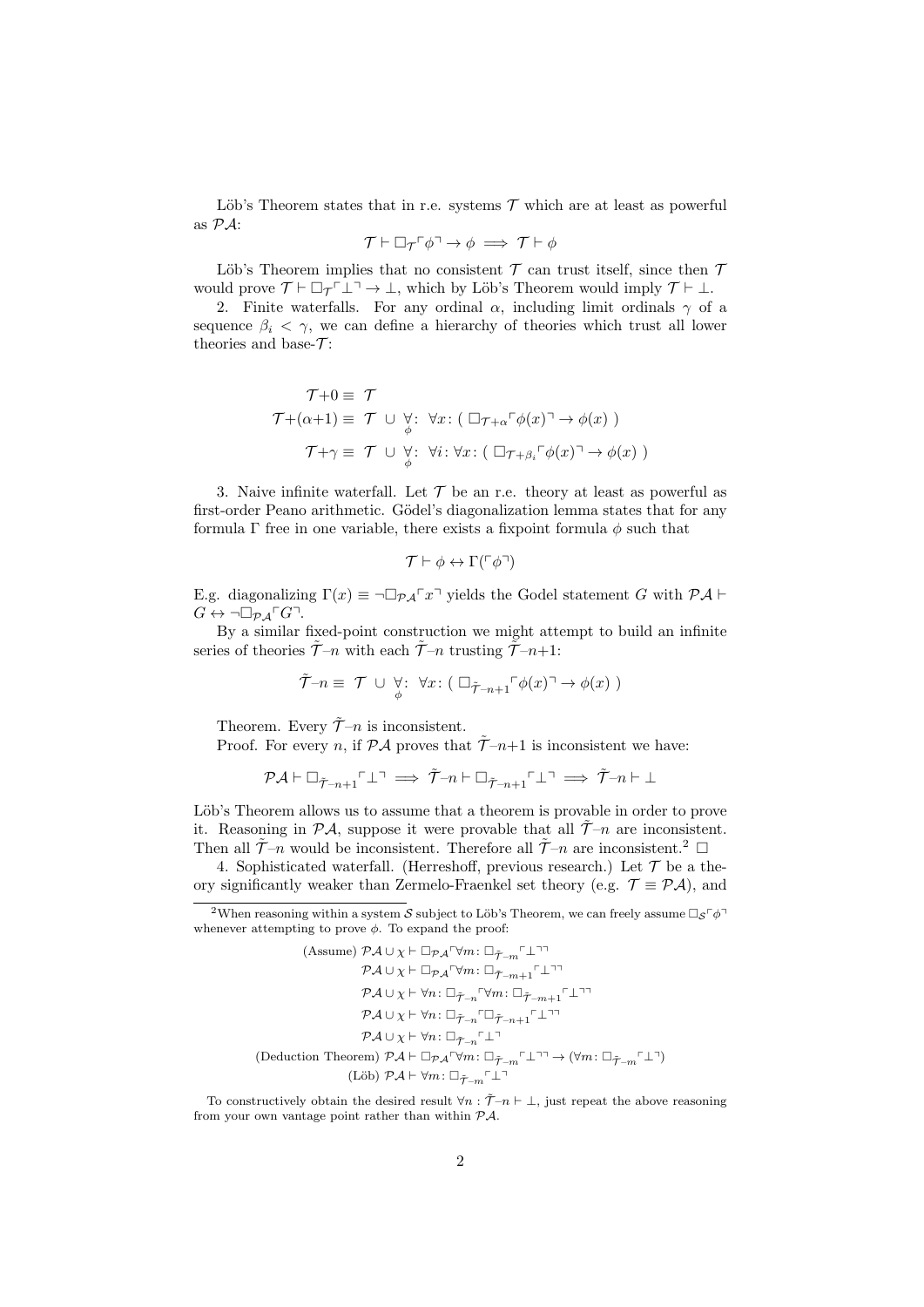let  $\psi(n)$  be the statement that n does not Gödel-encode a proof of inconsistency in Zermelo-Fraenkel set theory. We will then have:

$$
\psi(n) \equiv \neg Prv_{\mathcal{ZF}}(n, \ulcorner \perp \urcorner)
$$
  
\n
$$
\forall n : \mathcal{T} \vdash \psi(n)
$$
  
\n
$$
\mathcal{T} \nvdash \forall n : \psi(n)
$$

Let each  $\mathcal{T}-n$  only trust  $\mathcal{T}-n+1$  if  $\psi(n)$  is true:

$$
\mathcal{T} \neg n \equiv \mathcal{T} \cup \bigcirc_{\phi} : \psi(n) \to (\forall x : (\Box_{\mathcal{T} \neg n+1} \ulcorner \phi(x) \urcorner \to \phi(x))))
$$

Theorem. If  $\mathcal{ZF}$  proves the consistency of every  $\mathcal{T}+n$ , then  $\mathcal{ZF}$  proves  $\mathcal{T}$ -0 consistent.

Intuition. Suppose that  $\mathcal{ZF}$  were actually inconsistent, i.e.  $\neg Con(\mathcal{ZF}) \implies$  $\exists k : Pr v_{z,\mathcal{F}}(k, \ulcorner \perp \urcorner) \implies \exists k : \neg \psi(k).$  Then  $\mathcal{T}$ -0 would be equivalent to the finite waterfall  $\mathcal{T}+k$  for the smallest such k. We could translate any proof of  $\perp$  in  $\mathcal{T}$ -0 into a proof in  $\mathcal{T}+k$  (by translating invocations of  $\mathcal{T}$ -0's axioms trusting  $\mathcal{T}$ -1 into invocations of  $\mathcal{T}+k$ 's trust in  $\mathcal{T}+k-1$ , and so on by induction grounding in  $\mathcal{T} - k \equiv \mathcal{T} + 0 \equiv \mathcal{T}$ ). E.g. if  $\mathcal{T} \equiv \mathcal{P} A$  then  $\neg Con(\mathcal{Z} \mathcal{F}) \implies \mathcal{T} - 0 \cong$  $\mathcal{P} \mathcal{A} + k$  for some k. We think every  $\mathcal{P} \mathcal{A} + k$  is consistent. Then if we exhibit a proof of inconsistency in  $\mathcal{T}$ -0, we prove Zermelo-Fraenkel set theory consistent and win eternal fame and fortune. It couldn't possibly be that easy to prove  $\mathcal{ZF}$  consistent, therefore  $\mathcal{T}\text{-}0$  is consistent.

In fact, exhibiting an inconsistency in  $T-0$  is such a cheap way of proving  $Z\mathcal{F}$  consistent that, if it worked, we could probably prove  $Z\mathcal{F}$  consistent from within  $Z\mathcal{F}$ , meaning that  $Z\mathcal{F}$  would prove its own consistency, implying that  $Z\mathcal{F}$  would be inconsistent due to Gödel's 2nd Incompleteness Theorem, implying that  $T-0$  would be consistent.

Proof. Carry out the above reasoning within  $2\mathcal{F}$ .

$$
\mathcal{ZF} \vdash \neg Con(\mathcal{ZF}) \to (\exists k \in \mathbb{N} : (\Box_{\mathcal{T}-0} \ulcorner \bot \urcorner \leftrightarrow \Box_{\mathcal{PA}+k} \ulcorner \bot \urcorner))
$$
\n
$$
\mathcal{ZF} \vdash \neg Con(\mathcal{ZF}) \to \neg \Box_{\mathcal{T}-0} \ulcorner \bot \urcorner
$$
\n
$$
\mathcal{ZF} \vdash \Box_{\mathcal{T}-0} \ulcorner \bot \urcorner \to Con(\mathcal{ZF})
$$
\n
$$
\mathcal{ZF} \vdash \Box_{\mathcal{T}-0} \ulcorner \bot \urcorner \to \Box_{\mathcal{ZF}} \ulcorner \Box_{\mathcal{T}-0} \ulcorner \bot \urcorner \urcorner
$$
\n
$$
\mathcal{ZF} \vdash \Box_{\mathcal{T}-0} \ulcorner \bot \urcorner \to \Box_{\mathcal{ZF}} \ulcorner Con(\mathcal{ZF}) \urcorner
$$
\n(Gödel) 
$$
\mathcal{ZF} \vdash \Box_{\mathcal{ZF}} \ulcorner Con(\mathcal{ZF}) \urcorner \leftrightarrow \neg Con(\mathcal{ZF})
$$
\n
$$
\mathcal{ZF} \vdash \Box_{\mathcal{T}-0} \ulcorner \bot \urcorner \to \neg Con(\mathcal{ZF})
$$
\n
$$
\mathcal{ZF} \vdash \Box_{\mathcal{T}-0} \ulcorner \bot \urcorner \to \neg \Box_{\mathcal{T}-0} \ulcorner \bot \urcorner
$$
\n
$$
\mathcal{ZF} \vdash \neg \Box_{\mathcal{T}-0} \ulcorner \bot \urcorner
$$

(The above proof is an improved version produced by Jacob Hilton at the Nov 2013 MIRI Workshop. To summarize the proof within  $\mathcal{ZF}\colon\mathcal{ZF}$  shows that if  $\mathcal{ZF}$  is inconsistent then  $\mathcal{T}$ -0 is consistent, so if  $\mathcal{T}$ -0 is inconsistent then  $Z\mathcal{F}$  proves its own consistency and therefore is inconsistent, implying  $\mathcal{T}$ -0's consistency; thus  $2\mathcal{F}$  proves  $\mathcal{T}$ -0 consistent.)

Herreshoff argued that  $\mathcal{T}$ -0 would prove  $\exists k : \neg \psi(k)$ , and therefore have no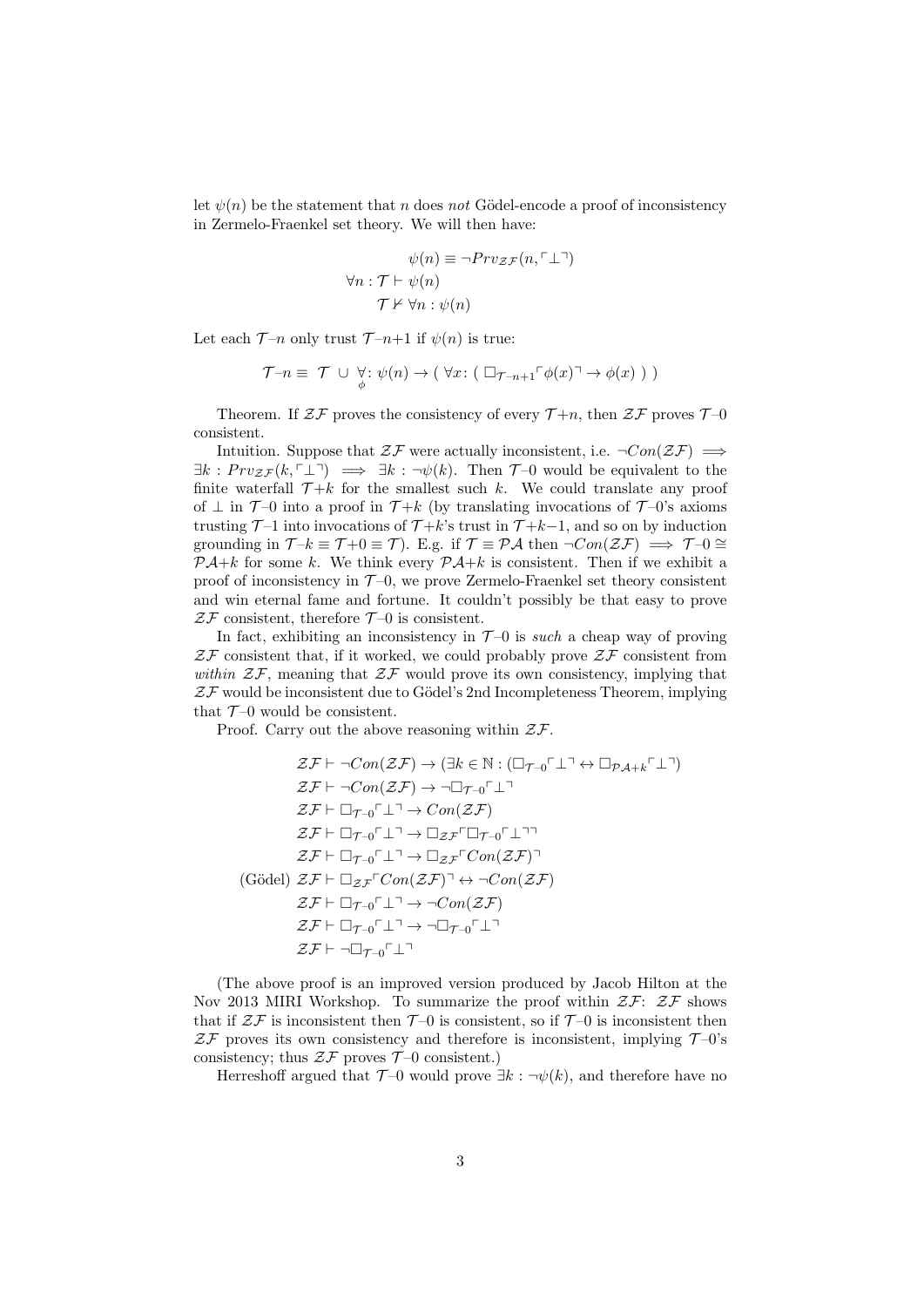standard models, via the following route:

$$
\mathcal{T}-0 \vdash (\forall n : \psi(n)) \to \Box_{\mathcal{T}-0} \ulcorner (\forall n : \psi(n)) \to \bot \urcorner \to \Box_{\mathcal{T}-1} \ulcorner (\forall n : \psi(n)) \to \bot \urcorner
$$
  
\n
$$
\mathcal{T}-0 \vdash (\forall n : \psi(n)) \to \Box_{\mathcal{T}-0} \ulcorner (\forall n : \psi(n)) \to \bot \urcorner \to ((\forall n : \psi(n)) \to \bot)
$$
  
\n
$$
\mathcal{T}-0 \vdash \Box_{\mathcal{T}-0} \ulcorner (\forall n : \psi(n)) \to \bot \urcorner \to ((\forall n : \psi(n)) \to \bot)
$$
  
\n
$$
\mathcal{T}-0 \vdash (\forall n : \psi(n)) \to \bot
$$

However the initial premise was questioned: given  $\forall n : \psi(n)$ , can we in fact show within  $\mathcal{P} A$  that every proof in  $\mathcal{T}$ -0 maps to a proof of a corresponding theorem in  $\mathcal{T}$ -1?

An alternate argument (by Armstrong and Fallenstein) then showed a more general result:

## 2 New result: All infinite sequences of trusted theories have only nonstandard models.

Theorem. For any infinite series of theories  $\mathcal{T}_i$  with

$$
\underset{\phi}{\forall}:\ \mathcal{T}_i\vdash \ \Box_{\mathcal{T}_{i+1}}\ulcorner \phi\urcorner \to \phi
$$

all the  $\mathcal{T}_i$  have only nonstandard models (are not sound on N).

Intuition. The theorem was inspired by considering agents which can potentially construct successor agents, and which have a goal of pressing a button at least once over the course of unbounded time. Each agent  $A_i$  attempts to prove that constructing its successor  $A_{i+1}$  will lead to the button eventually being pressed, via a theorem showing that its successor  $A_{i+1}$  will either immediately press the button, or else prove that constructing its own successor  $A_{i+2}$  leads to the button eventually being pressed.

If  $A_0$  initially uses a proof system  $\mathcal{P}A + \alpha$  for some computable ordinal  $\alpha$ , then  $\mathcal{P} \mathcal{A} + \alpha$  only trusts theories  $\mathcal{P} \mathcal{A} + \beta$  with  $\beta < \alpha$ , and  $A_0$  will only be able to carry out its proof if  $A_1$  uses a theory  $\mathcal{P} \mathcal{A} + \beta, \beta < \alpha$ . Thus the chain of agents constructing agents can only descend finitely, and the button will eventually end up being pressed.

But if  $A_0$  begins by trusting  $\mathcal{T}$ -0, then it may construct an infinite series of successors, each of which proves that the button eventually ends up being pressed. Yet the button never gets pressed after any finite time. If the agents  $A_i$  are consistent, their theories must have only nonstandard models in which the button is pressed at a nonstandard time. Hence they are not sound on N.

(Or: Suppose that you and all your future selves believe their later self's promise to finish your paper. Then you just refer the paper to your future self, who refers it to their future self, and so on indefinitely. All of you believe the paper will eventually get done, but there is no finite time at which the paper gets written. We call this the Procrastination Paradox.)

Proof. By diagonalization, let  $P_i \equiv \mathcal{T}_i \vdash \exists k > i : \neg P_k$  so that:

$$
\mathcal{P}\mathcal{A}\vdash P_i \leftrightarrow \Box_{\mathcal{T}_i} \Box k > i : \neg P_k \Box
$$

Intuitively we could consider  $P_i$  a procrastination sentence since it asserts that it is fine to procrastinate at time i, because there is some future date  $k > i$